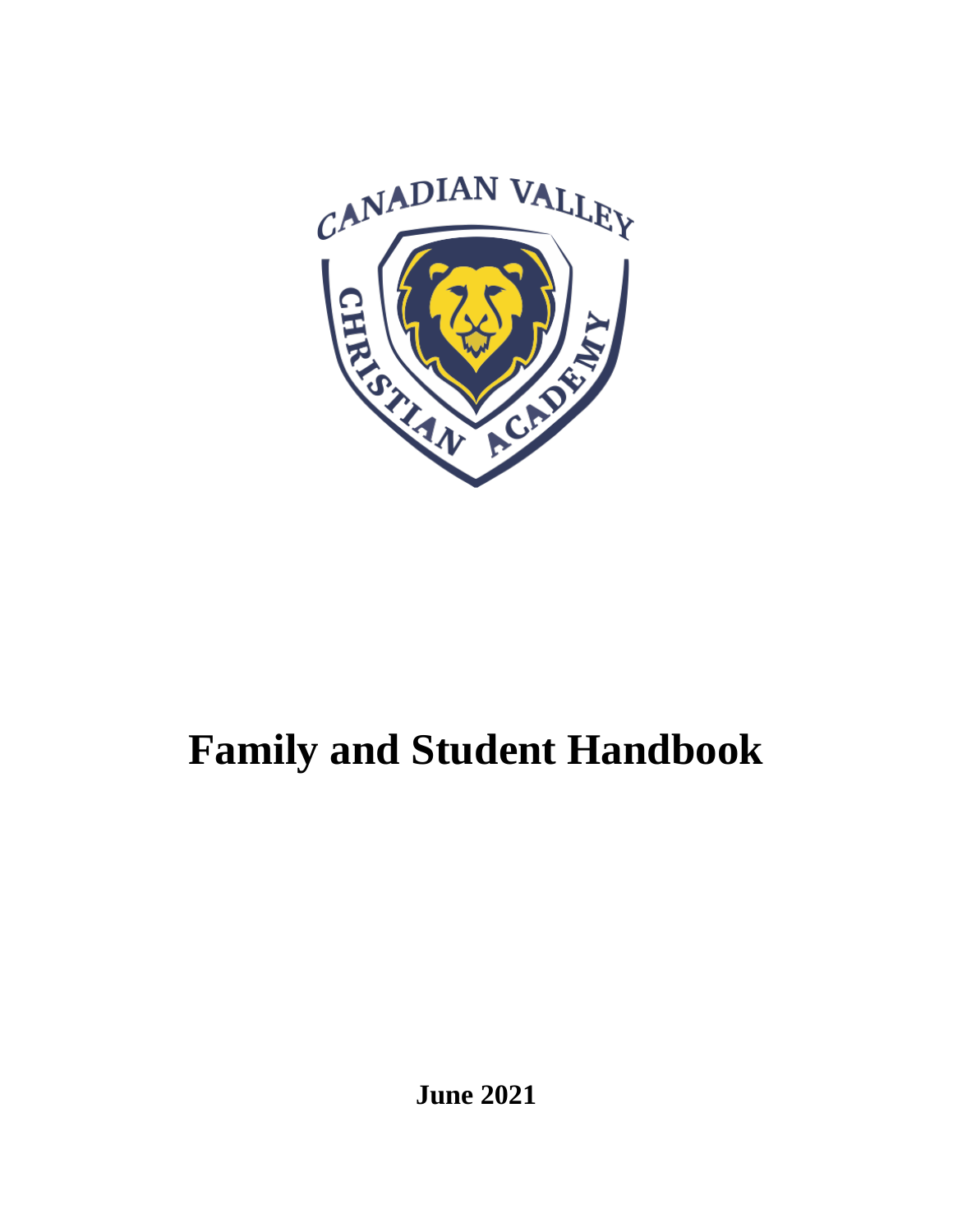# **TABLE OF CONTENTS**

| 9. |
|----|
|    |
|    |
|    |
|    |
|    |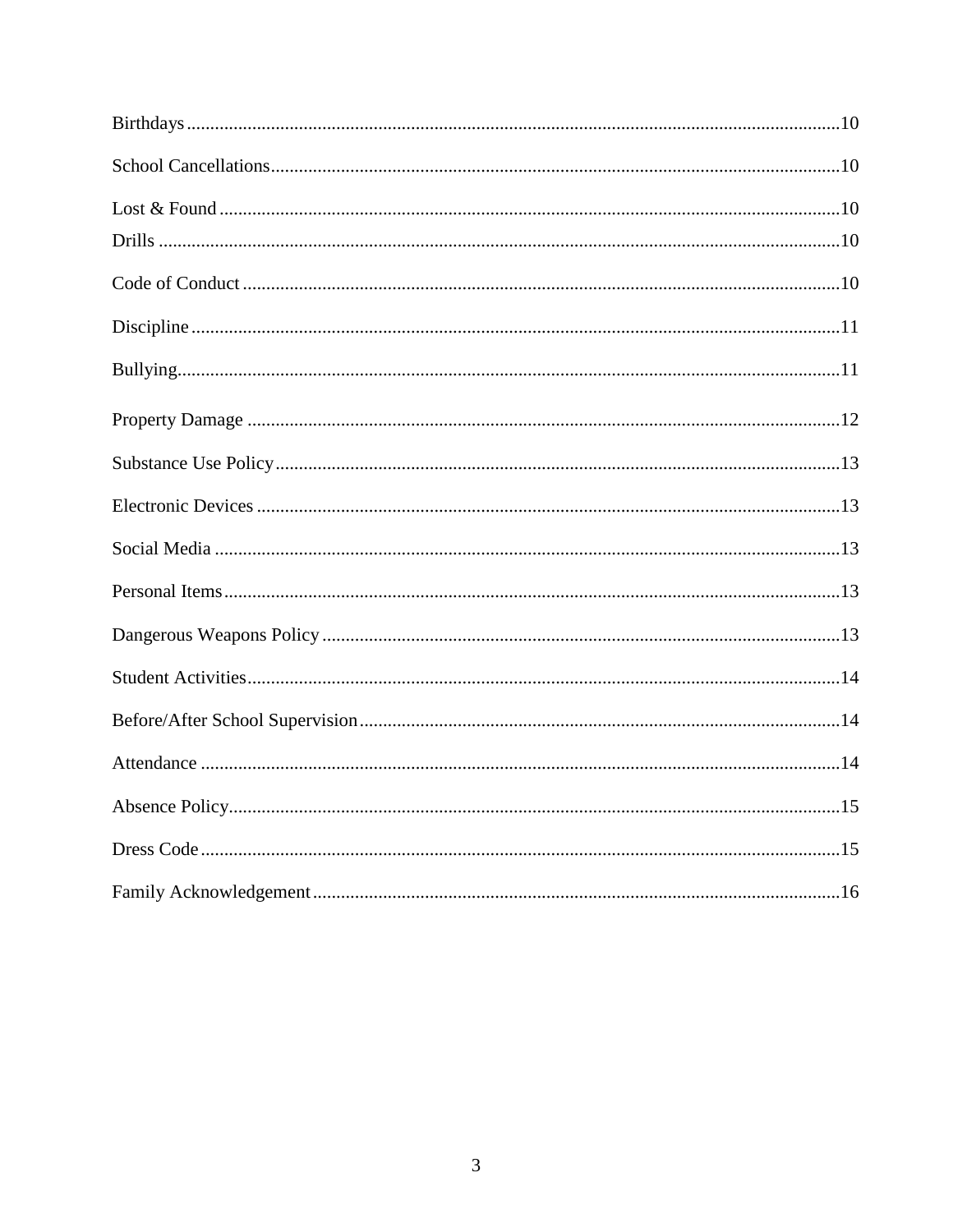# **CANADIAN VALLEY CHRISTIAN ACADEMY MISSION STATEMENT**

The mission of Canadian Valley Christian Academy is to assist families and the Church in providing a God-centered Christian education for our students to prepare them as Christian leaders within the world. Our goal is to establish a Christian school, governed by biblical truth, rather than a secular school offering a Bible class.

# **PURPOSE OF HANDBOOK**

This handbook was adopted by the Administration and Board Members of Canadian Valley Christian Academy (CVCA). The entire document is considered official Board Policy. CVCA reserves the right to change portions of this document throughout the course of the school year as necessary.

CVCA is governed by the CVCA Board Members, comprised of responsible Christians, whose function is to set policy for the operation of CVCA. The Administration of CVCA is assigned to the Principal who oversees the total school program, and the staff who supervise academic programs, student activities, and disciplinary procedures.

When a student applies and is accepted by CVCA, it is understood that the student and student's parent(s)/guardian will accept the policies outlined in this handbook and agree to abide by these in full support of the school program from the time of acceptance until graduation or until the student terminates attendance at CVCA. Acceptance into CVCA is on a per year basis. The CVCA and staff are dedicated to Christian education and seek to help all students realize their full potential.

# **ACCREDITATION AND AFFILIATIONS**

CVCA is working toward accreditation for Kindergarten through 5th grade in accordance with the Oklahoma Private School Accreditation Commission (State recognized).

# **CVCA EXPECTATIONS**

It is expected that CVCA students will:

- Honor God in all they do.
- Do what is right.
- Respect self and others.
- Take pride in our school.

# **ADMISSIONS**

CVCA is a non-profit organization that admits students of any race, color or national origin to all rights, privileges, programs, and activities generally accorded or made available to students at the CVCA.

It is our goal to educate our students to the best of our ability. All students (above Kindergarten) are required to have a minimum cumulative GPA of 2.0 to be admitted to CVCA. To continue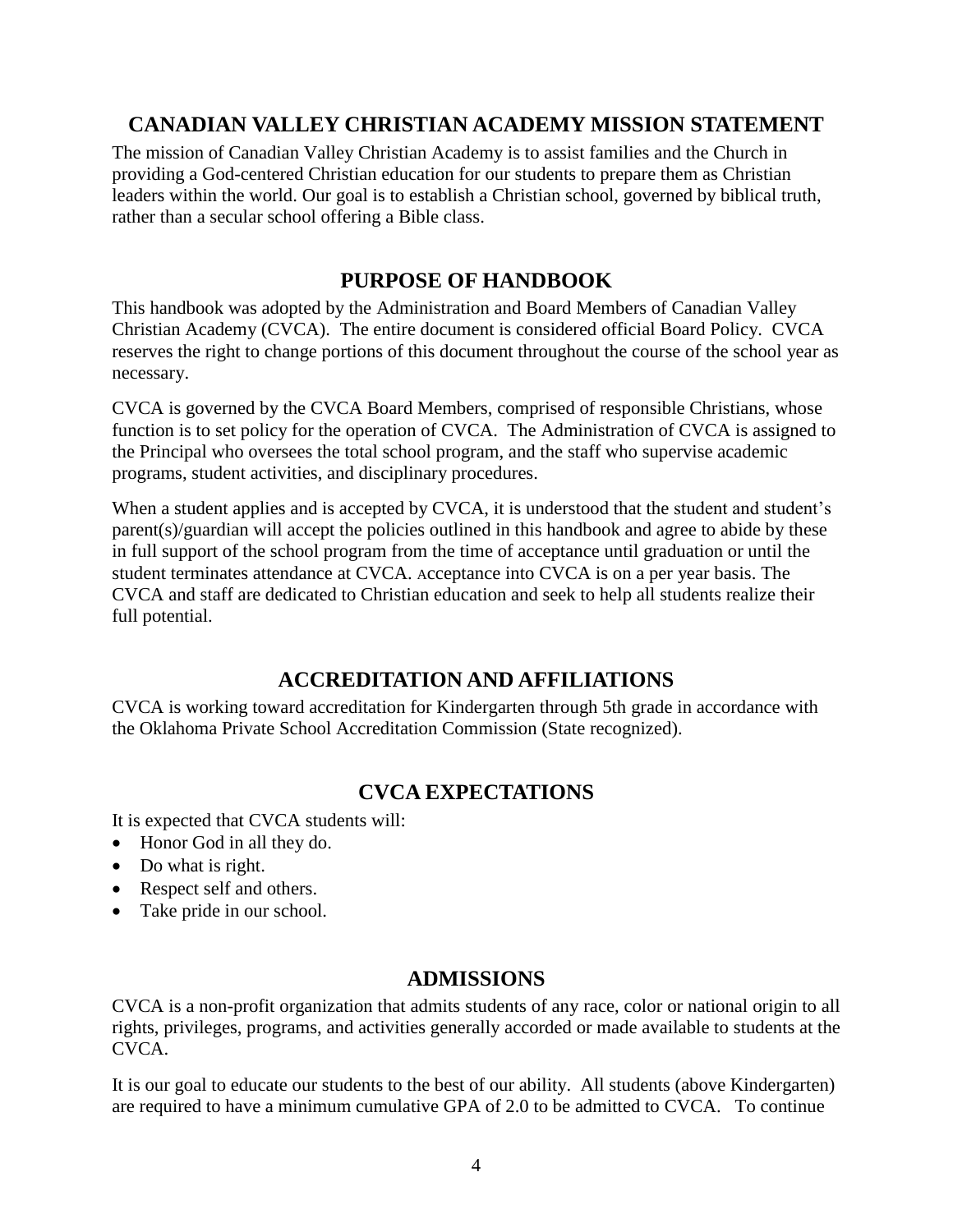enrollment, the student shall maintain at least a cumulative GPA of 2.0. All first year students will be accepted on behavioral and academic probation for a period of one calendar year. During this period, conduct and scholarship will be monitored closely. Continued enrollment is dependent upon acceptable levels of attendance, behavior, psychological maturity, and academic achievement.

## **TRANSFERS**

Students in first grade and above entering Canadian Valley Christian Academy for the first time shall be considered a transfer student.

The Principal shall request all records from the previously attended school. The student upon acceptance into CVCA shall be tested for appropriate placement.

When a Student transfers to another school, the Principal shall provide all records upon written request from receiving school. Record request must be signed by parent.

All records or recommendations request shall be mailed or sent electronically. (12.1.2020)

## **PROMOTION AND RETENTION**

Promotion or Retention of a student is a decision that should be made with careful consideration of academic, social and behavioral needs of the individual student. The potential long term effect of promotion or retention is to be considered by the Principal, current teacher, previous teacher and parent.

Parents who wish to request retention of their child should submit their request in writing to the Principal. The classroom teacher may also recommend retention of a student by submitting their recommendation in writing to the parents and the principal. In either case the Principal will schedule a meeting with the Principal, current teacher, previous teacher and parents. The decision to promote or retain a student shall be based on grade achievement, standardized test scores, attendance records, and other criteria as needed. A statement that includes decision made, reasoning for decision, and signatures of all involved shall be placed in student's cumulative folder. (12.1.2020)

#### **REMEDIATION**

Canadian Valley Christian Academy offers tutoring to all students. Students who are having difficulty in any area shall receive tutoring during the school day. The number of times per week shall be determined by the Principal, teacher and parent. (12.1.2020)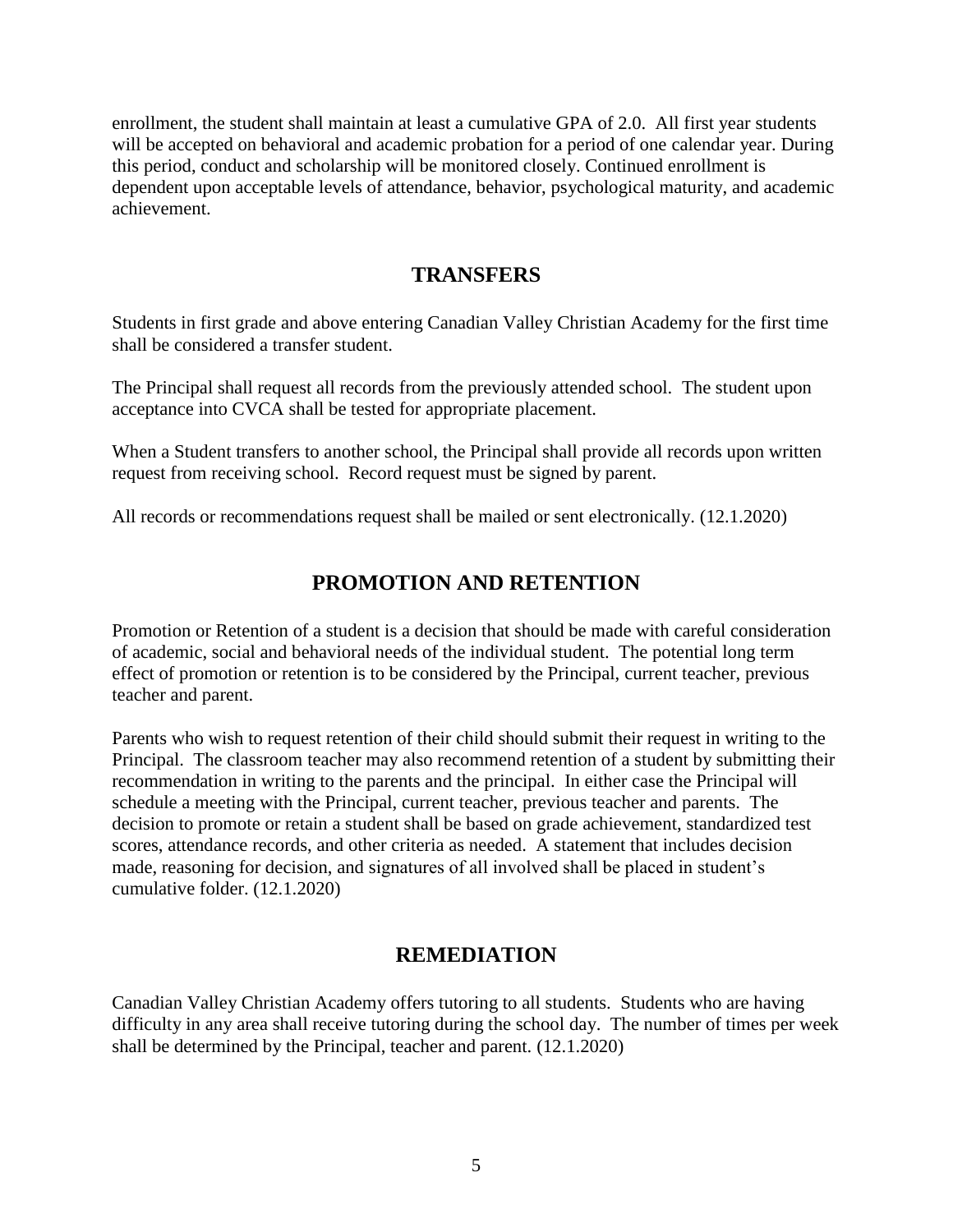# **FINANCIAL POLICY**

CVCA is a non-profit institution that receives its primary financial support from tuition, fund raising, and contributions from friends and families.

Charges paid by the parent are considerably less than the cost of the services given to each child. The remainder of this cost is made up by school fund raising efforts and gifts from friends and families who are interested in the superior training that is provided by the school. Charges for tuition may be paid according to the following terms (please see

<https://www.cvcacademy.net/tuition> for current tuition and After Care fees):

- An annual payment that is paid directly to CVCA before the fall semester, or
- A FACTS payment plan (10 or 12 months) where monthly withdrawals come from a parent or guardians bank account.
- Other payment arrangements must be coordinated with and approved by the CVCA Board Treasurer.

Parents are responsible for the current month and any unpaid dues in arrears if they withdraw a student or students for any reason, prior to the end of the current month. Prepaid annual dues will be reimbursed, not including the current month.

If your child's After Care account becomes delinquent by more than thirty (30) days, your child may be dismissed from After Care, until the past due account is brought up to date in its entirety.

**The school will retain all records and grades until all outstanding financial obligations are met in full.**

# **CHAPEL**

Chapel is designed to provide opportunities for Students to glorify God through praise, leadership, service, and community. Chapel may be led by any of the following: students, faculty, alumni, local ministers, or special guests. This time reflects the value that CVCA places on faith development and community.

## **VISITORS**

We welcome visitors at CVCA. All visitors must be admitted through the office and wear a visitor's badge. To avoid disruption of classes, only potential students who are applying for admission may visit classes. Lunch visitations will be allowed for family members only (exceptions may be approved by the principal). On campus guests should:

- 1. Follow all handbook policies (dress, food, etc.),
- 2. Not cause disruption of regular activities in halls or classrooms, and
- 3. Get permission from the principal for classroom visits.

# **INSURANCE**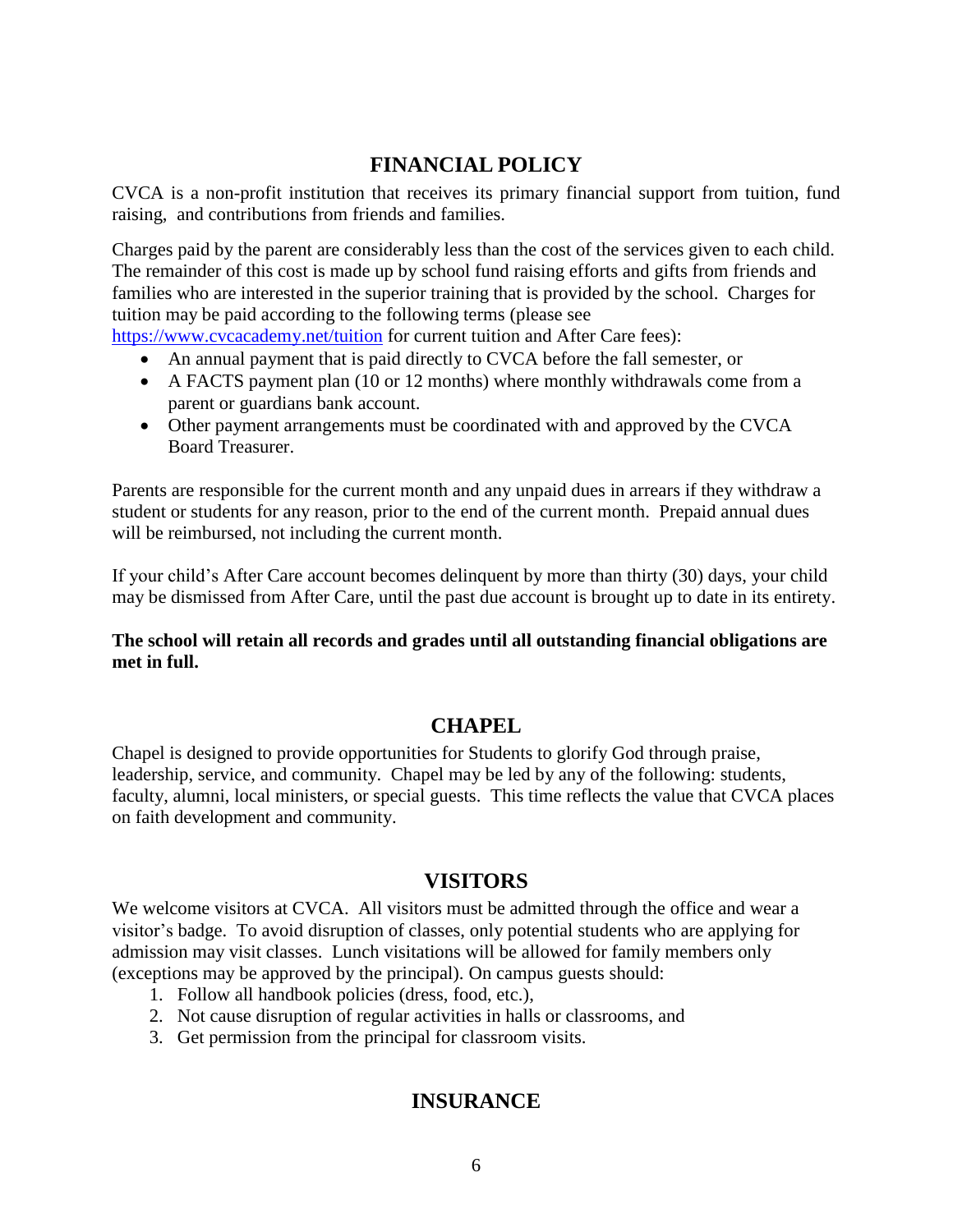The school does not furnish health or accident insurance for students. All families, students, and anyone associated with CVCA are required to provide their own insurance. CVCA will not be liable for injuries or medical assistance to students.

## **SEARCH AND SEIZURE**

Administrators may search or authorize a search of the property of any student, including but not limited to backpacks and other types of bags and related items.

## **ACADEMIC INFORMATION**

**Wednesday Night Homework—**We understand and appreciate the importance of time spent with families. Therefore, homework will not be assigned on Wednesday nights to allow families to attend mid-week Bible study. If there has been an appropriate amount of time given to a student to finish his/her work or study for a test, some assignments may be due on Thursday. Make-up work will be due at the teacher's discretion. Grade reports will be given at the end of each nine weeks.

#### **Grading Scale**

| A | $90 - 100$ | 4.0 |
|---|------------|-----|
| B | 80-89      | 3.0 |
| C | 70-79      | 2.0 |
| D | 60-69      | 1.0 |
| F | 59 & Below |     |

# **PROBLEM RESOLUTION**

#### **Grievance Policy**

The following steps will be followed for grievances.

#### **Grievance Process**

- 1. A Grievance is communicated by the complainant (including faculty, staff, student, or parent) to the principal, if needed using the Grievance Policy Form (Exhibit A).
- 2. If the grievance requires escalation, the principal investigates the grievance.
- 3. The principal determines if the grievance has merit.
	- a. If merit is determined, the grievance and recommended action are reviewed with the CVCA board review committee for approval.
	- b. If no merit is determined, the complainant may submit the grievance for appeal to the CVCA board review committee.
- 4. The principal informs the complainant.
- 5. The complainant may submit the decision of the CVCA board review committee to the CVCA board president for appeal consideration. If the CVCA board president determines the appeal has merit, the full CVCA board members will review the appeal.
- 6. The CVCA board president will inform the complainant of the decision in writing with a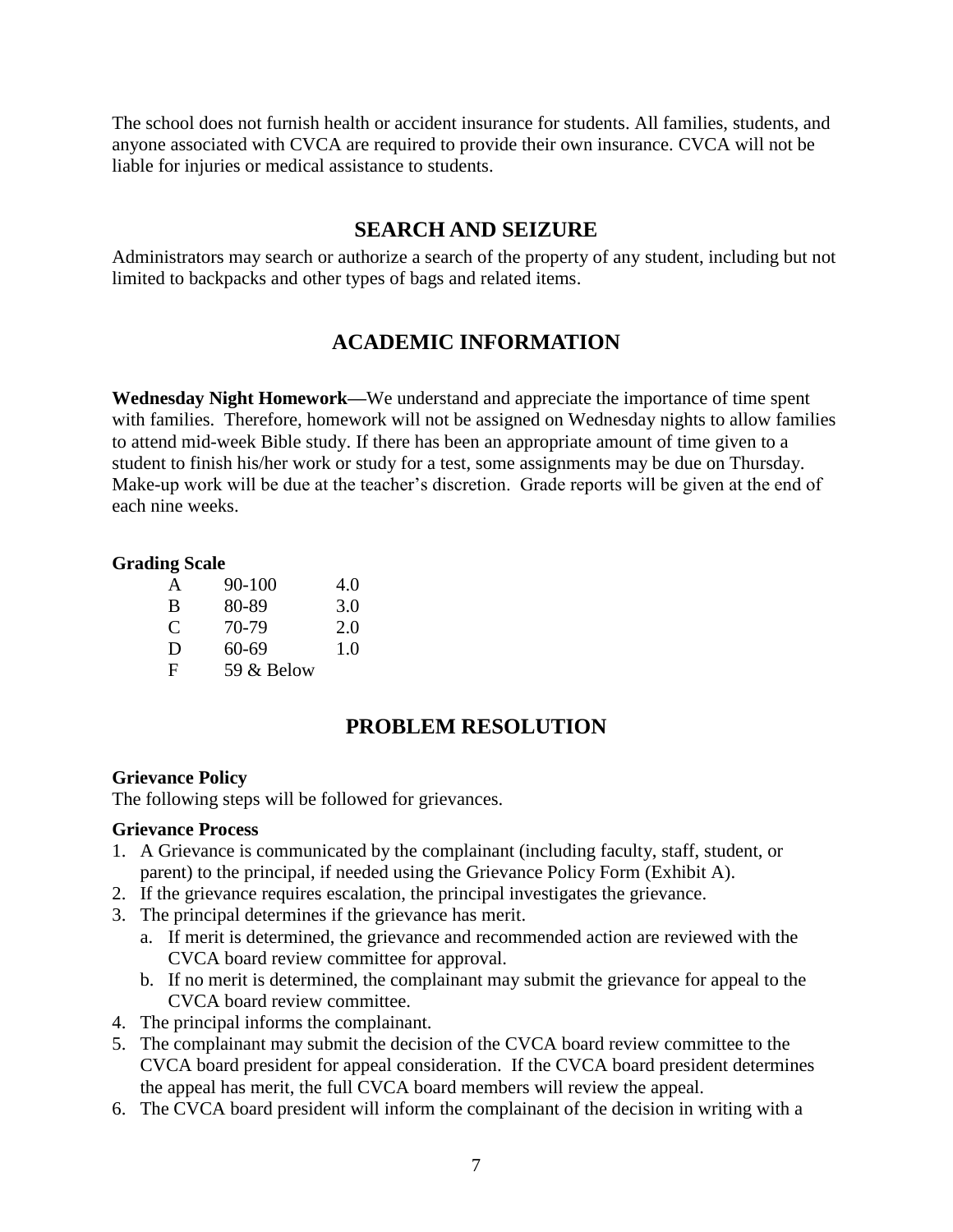copy to the CVCA board members.

The CVCA board review committee will consist of the following during any review:

- School board president
- Principal
- Board member

# **RIGHT OF ACCESS TO RECORDS**

Access must be granted within forty-five days of a parent's written request, and this request must be submitted to the principal. Available records include grades, evaluations, and standardized test results. Parents or guardians may request that their student's records be released to persons and institutions outside of CVCA. CVCA reserves the right to hold records due to unmet financial obligations.

Parents have the right to inspect and review the student's education records maintained by the school. Schools are not required to provide copies of records unless, for reasons such as great distance, it is impossible for parents to review the records. Schools may charge a fee for copies.

CVCA must have written permission from the parent in order to release any information from a Student's education record to the following:

- School officials with legitimate educational interest;
- Other schools to which a student is transferring:
- Specified officials for audit or evaluation purposes;
- Appropriate parties in connection with financial aid to a student;
- Organizations conducting certain studies for or on behalf of the school;
- Accrediting organizations;
- To comply with a judicial order or lawfully issued subpoena;
- Appropriate officials in cases of health and safety emergencies; and
- State and local authorities, within a juvenile justice system, pursuant to Oklahoma State law.

Schools may, without consent, use "directory" information for internal school use only, such as a student's name, address, telephone number, date and place of birth, honors and awards, and dates of attendance. However, schools must tell parents and eligible students about directory information and allow parents and eligible students a reasonable amount of time to request that the school not disclose directory information about them for internal use.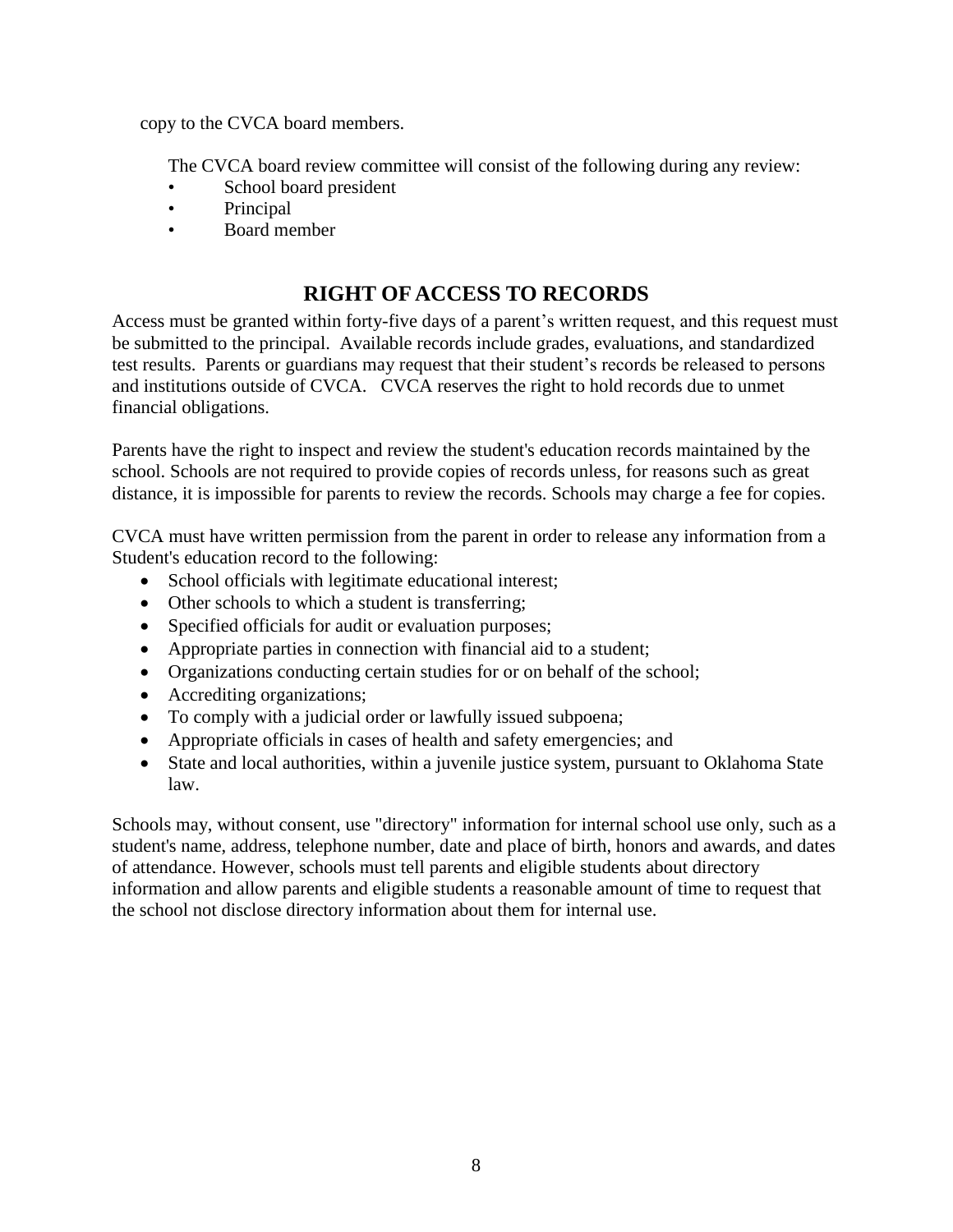## **CHANGE OF RESIDENCE/EMPLOYMENT/CUSTODY**

The administration believes in the importance of close working relationships with families. This is especially critical in terms of every student's safety, health and security. As a result, all parents are required to notify the school promptly of any changes in addresses, phone numbers (home and work), or custodial arrangements that might occur during the course of the school year.

### **CHILD CUSTODY**

CVCA will provide school records, upon request, to either parent UNLESS supplied with a copy of a court order. It is the parents' responsibility to provide the school with updates of any court orders. ONLY the custodial parent will be allowed to check out a child from school unless CVCA is otherwise notified in writing.

#### **BOOKS**

Students are responsible for books issued to them. Damages to a book or losing a book will require reimbursement. Payment should be received before a new book will be issued. The classroom teacher or media center coordinator will issue books. The teacher or media center coordinator will record the student's name and the condition of the book using the following scale: N=New; G=Good; F=Fair; and P=Poor.

## **CONTAGIOUS SYMPTOMS, ILLNESS OR INJURY**

- Parents are expected to keep a student who is ill out of school for twenty (24) hours after a fever (Exhibit B).
- In the event a student becomes ill during school hours, the student will be dismissed from school and picked up by an approved parent on record with the school or person approved by parent. Symptoms that cause a student to be dismissed from school include, for example, but not limited to; untreated impetigo or undiagnosed rash, ringworm, head or body lice, conjunctivitis, or scabies. For these illnesses, the student must have a doctor's note before returning to class.
- Parents are responsible for any costs involved for a 911 call.

#### **MEDICATIONS**

There shall be no medication in a student's possession when on campus. All medications must be checked in at the office. A record is kept of medications administered. Students caught with medication in their possession will be addressed by the administration.

It is against federal law to dispense prescription medication to a student without the original container with the child's name and instructions for administering medication.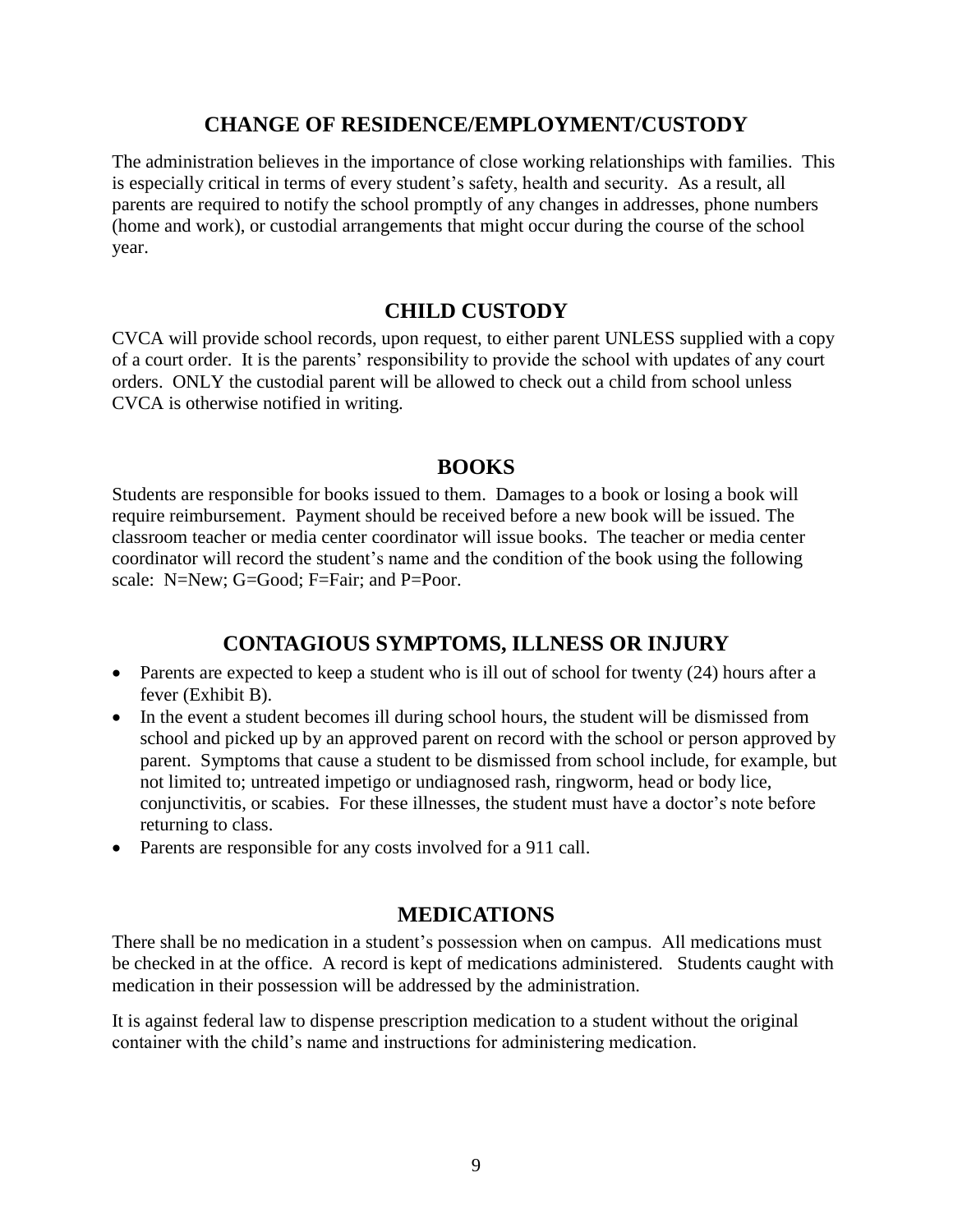CVCA requires that a "Parental Authorization to Administer Medication" must be on file in the office prior to administering any prescribed or over the counter medication. Please request the CVCA Parental Authorization to Administer Medicine from the office (Exhibit C).

## **DISTRIBUTION OF PUBLICATIONS**

No publications, surveys, or printed materials may be distributed within the classroom without previous permission from the principal. Notices distributed in the classroom must indicate who is distributing them.

### **BIRTHDAYS**

Birthdays are a very special time. We welcome treats for the class. If party invitations are distributed, families should follow the "Distribution of Publication" policy mentioned above. All students in the class are to be included.

## **SCHOOL CANCELLATIONS**

The local news outlets will be notified if school is to be cancelled or dismissed early due to weather conditions. We will also notify parents via email or text of any weather-related schedule changes.

## **LOST AND FOUND**

Students finding lost articles should take them to the school office. Unclaimed articles will be donated at the end of each semester.

## **DRILLS**

Students, teachers, and other employees shall participate in drills of emergency procedures—fire, tornado, and lock down. Students must follow the directions of the teacher quickly and in an orderly fashion. Instructions for these drills will be posted in each classroom and discussed by each teacher.

# **CODE OF CONDUCT**

The purpose of the code of conduct is to provide students at CVCA an effective and safe learning environment. Students should be guided by biblical teachings to conduct themselves in a manner that is respectful of self and others. Our code of conduct at CVCA can be summarized by trust, respect, and responsibility. Critical elements of this principle include the following:

- Students will act in accordance with the safety rules of the school at all times.
- Students will not impede classroom instruction or school culture.
- Students will act in accordance with school policies, statement of beliefs, and classroom procedures.
- Students will respect their peers, teachers, and the CVCA community.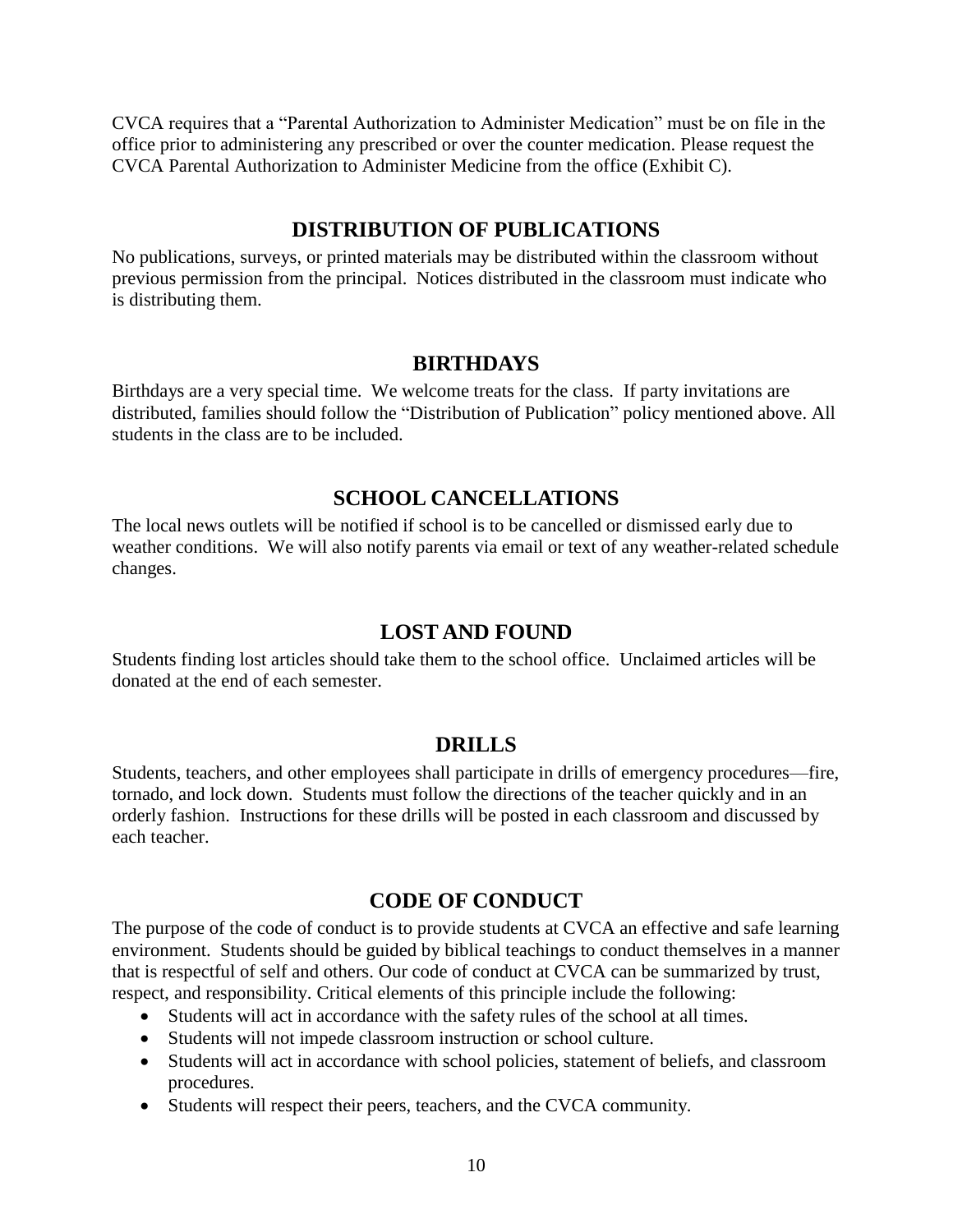Violations of the code of conduct or other rules and guidelines will subject the student to disciplinary measures, per the Discipline Report (Exhibit D).

## **DISCIPLINE**

CVCA exists primarily for the purpose of making Christ and Christian principles the dominating influences in the lives of its students. Disciplinary guidelines are deemed necessary by the Administration of CVCA for the orderly operation of the school, for physical safety, for the establishment of an atmosphere conducive to learning, and for the accomplishment of our stated purposes. The Administration of CVCA believes discipline is more about a change in behavior rather than disciplinary consequences. Disciplinary action will be administered as uniformly and consistently as possible, while at the same time recognizing that each student and each incident must be assessed individually in regard to attitude, and repetition. Disciplinary action can include a verbal or written warning, notification of parents, suspension (in school or at home), disciplinary probation, or expulsion.

It should be noted that several offenses are considered to be of such serious nature as to warrant suspension or expulsion following the first incident. These would include possession or use, on school property or at school sponsored events, of weapons (i.e. firearms, knives, etc.), alcoholic beverages, illegal drugs, sexual misconduct in any form, theft, vandalism, arrests, criminal activity, terroristic threats, aggravated assault, fireworks, tobacco in any form, e-Cigarettes/Vaping, testing positive for drugs or alcohol, cyber bullying, inappropriate text messages, inappropriate social network activities, or other such activities. As a private institution, Canadian Valley Christian Academy reserves the right to search persons, lockers, and/or automobiles which might conceal illegal contraband or to require a drug/alcohol test from any student at any time. Additionally, Canadian Valley Christian Academy reserves the right to administer disciplinary action for serious violations of this kind which occur away from school.

Disciplinary action shall be determined by the school administration. Such disciplinary action may be appealed to the School Board at a regular or specially called meeting of the Board where a quorum is present. However, the School Board functions as a policy-making body and such appeals are limited to a determination of whether or not school policy was adhered to by the administration in determining the appropriate disciplinary action. (12.1.2020)

## **BULLYING**

CVCA requires students to honor our bullying policy on campus. We believe character and moral absolutes do not stop when students are dismissed at the end of a school day. Twenty-four hours a day, seven days a week, everyone is challenged to honor Christ. The school is and always will be concerned about the behavior of students both on and off campus. CVCA adheres to the following guidelines.

Students and their families agree that CVCA will not be held liable for injuries or property damage resulting from any specific acts of bullying.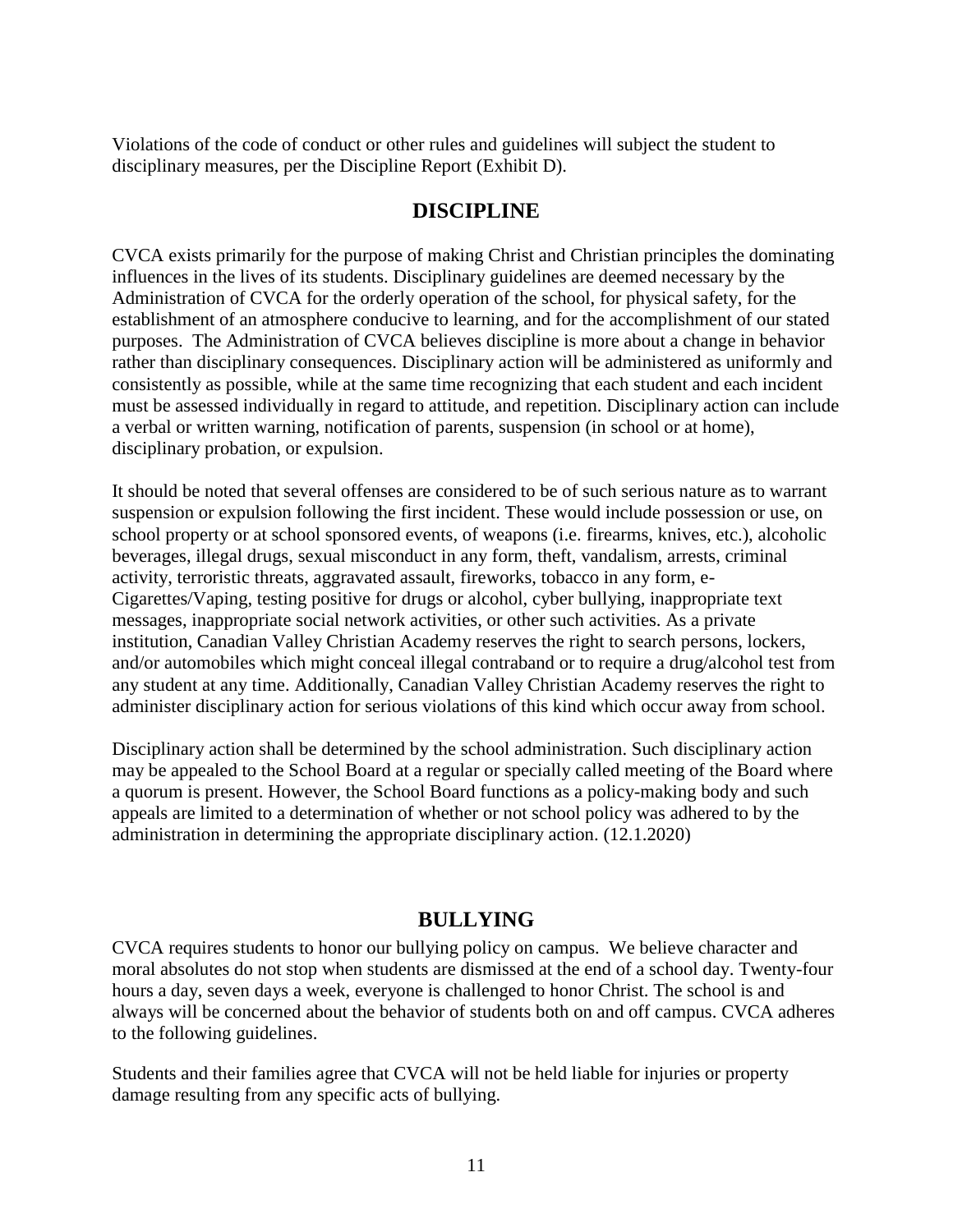#### **School Bullying Prevention - Purpose and Definitions**

- Bullying has a negative effect on the social environment of schools, creates a climate of fear among students, inhibits their ability to learn, and leads to other antisocial behavior. Bullying behavior has been linked to other forms of antisocial behavior, such as vandalism, shoplifting, skipping and dropping out of school, fighting, and the use of drugs and alcohol.
- The purpose of these guidelines are to provide a comprehensive approach for CVCA to create an environment free of unnecessary disruption which is conducive to the learning process by implementing policies for the prevention of harassment, intimidation, and bullying.
	- 1. "Harassment, intimidation, and bullying" means any gesture, written or verbal expression, electronic communication, or physical act that will harm another student, damage another student's property, place another student in fear of harm to the student's person or damage to the student's property, or insult or demean any student or group of students in such a way as to disrupt or interfere with CVCA's educational mission or the education of any student.
	- 2. "At school" means on school grounds, at school-sponsored activities, or at schoolsanctioned events;
	- 3. "Electronic communication" means the communication of any written, verbal, or pictorial information by means of any electronic device.
	- 4. "Threatening behavior" means any pattern of behavior or isolated action, whether or not it is directed at another person, that a person would believe indicates potential for future harm to students, school personnel, or school property.

#### **Control and Discipline of Child**

- CVCA's Board of Education has adopted a policy for the control and discipline of all children attending school, and for the investigation of reported incidents of harassment, intimidation, bullying, or threatening behavior. Such policy shall provide options for the methods of control and discipline of the students and shall define standards of conduct to which students are expected to conform. The policy shall:
	- 1. Specifically prohibit threatening behavior, harassment, intimidation, and bullying by students at school and by electronic communication, whether or not such communication originated at school or with school equipment, if the communication is specifically directed at students or school personnel and concerns harassment, intimidation, or bullying at school;
	- 2. Address prevention of and education about such behavior;
	- 3. Establish a procedure for the investigation of all incidents of harassment, intimidation, bullying, or threatening behavior reported to school officials for the purpose of determining the severity of the incidents and their potential to result in future violence.

# **PROPERTY DAMAGE**

Any student destroying, removing, or in any other way defacing property or trespassing on another person's or group's property will be subject to disciplinary action. A charge will be made for the property damage.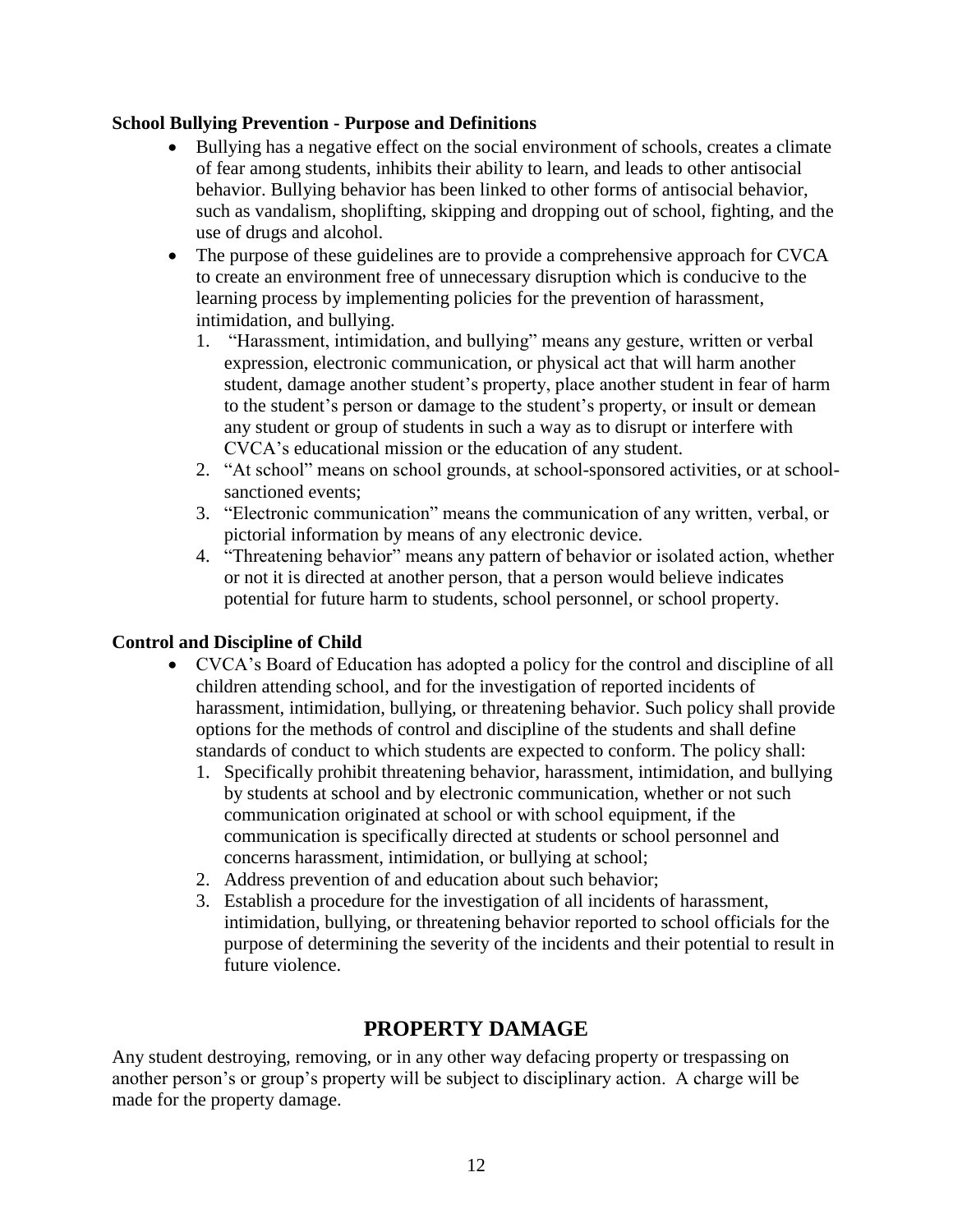## **SUBSTANCE USE POLICY**

No student shall possess, abuse, transmit, or be under the influence of alcohol, prescription drugs or illegal substances. The principal should be made aware of Over the Counter (OTC) medications that have been administered to a student on the day administered prior to attending class.

## **ELECTRONIC DEVICES**

Our goal is to have students and educators collaborating in rich engaging learning experiences using technology. Students may use approved devices when the educator deems them appropriate for educational purposes. All devices must remain silent or be put away unless being used within a lesson during class time. Students are prohibited from taking photographs or making recordings of themselves or others that would be classified as harassment, intimidation, or bullying.

Families should refrain from texting or calling their student during the school day. If there is a family emergency, students may be reached by calling the school office.

### **SOCIAL MEDIA**

CVCA recognizes the popularity of social networking sites such as Snap Chat, Facebook, Instagram, and Twitter. Parents and students should take extreme caution when posting on such sites. Parents and students are representatives of CVCA, and all posts should reflect our school, the employees, and other students and families in a positive light.

As a general rule, parents and students should consider all social media postings as public. Parents and students are especially cautioned against using electronic devices to post pictures or videos of teachers, staff, or students. Also, parents and students should not use social media as a way to hurt, offend, or demean another person. The administration may require that parents become involved in the disciplinary process, including communicating with other parties involved. Parents and students who post such media will be subject to disciplinary action and may be dismissed from CVCA.

# **PERSONAL ITEMS**

CVCA is not responsible for the loss or damage of any items brought to the school by a student, parent or any other individual.

# **DANGEROUS WEAPONS POLICY**

It is the policy of CVCA to absolutely prohibit the use, threat, and/or possession of dangerous weapons and related instrumentalities (bullets, shells, gunpowder, etc.) on school premises or at school functions. Any student who brings a firearm or weapon on school premises or at school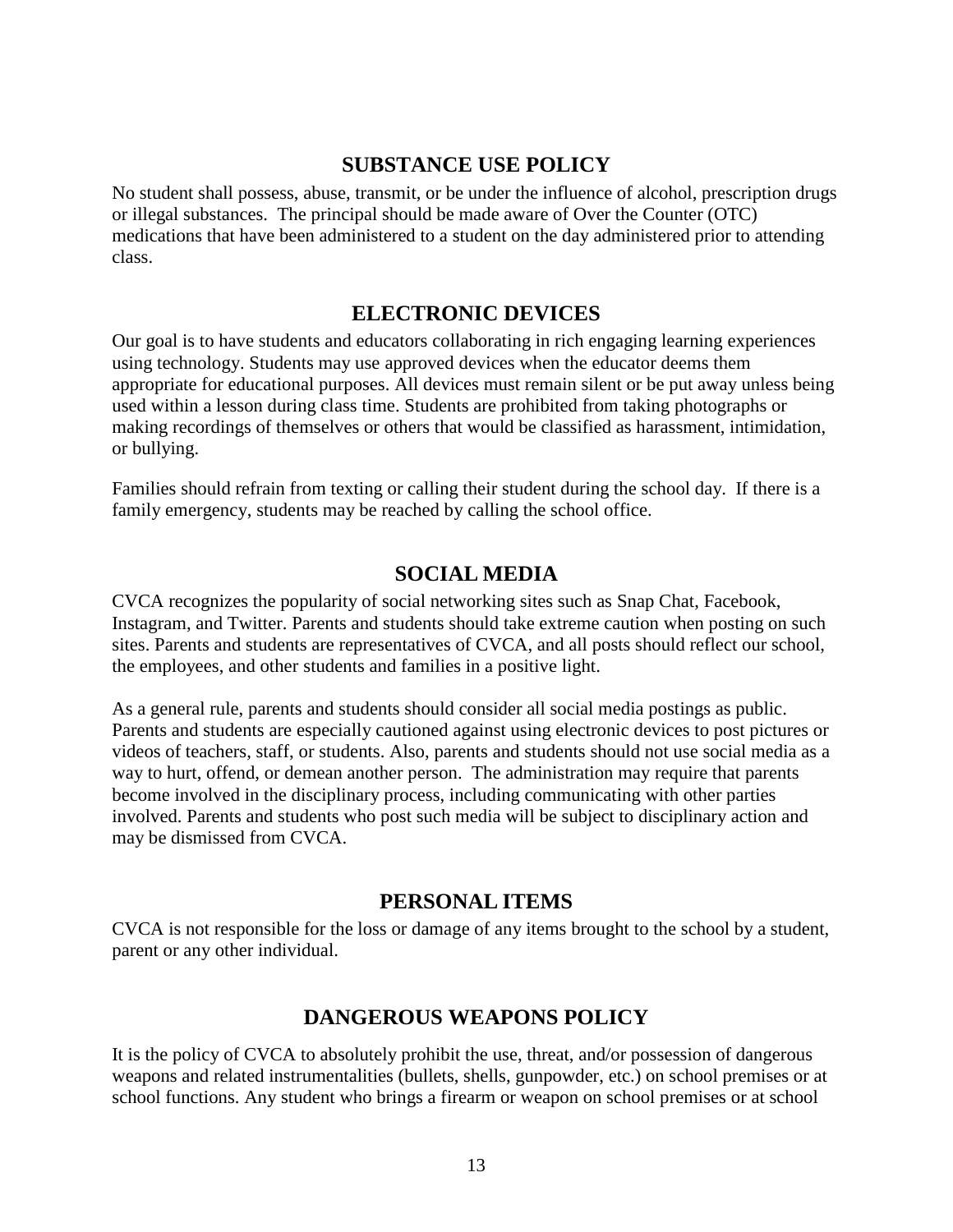functions shall be immediately disarmed followed by contacting the parent. This policy on dangerous weapons is applicable to all students without regard to age or grade.

- 1. Parent/guardian will be notified.
- 2. The student may be suspended out of school.
- 3. If harm or threat should occur, the student will be dealt with the same as having a gun.

#### A. "**Gun or Device Capable of Discharging or Throwing Projectiles**"

The term as defined in this policy shall include but not be limited to (a) rifles, pistols or shotguns or any caliber and/or (b) B-B guns or air pistols and/or (c) potato throwers, dart guns or blow guns and/or (d) any other device the purpose of which is to throw, discharge or fire objects, bullets, or shells.

#### **B. Facsimile of Gun**

Any student who has a facsimile of a gun including cap, toy, or water gun or any other item resembling a gun in his/her possession at school, on school property or at any schoolsponsored or authorized event will be disciplined as mentioned above.

#### **C. Knives, Weapons, or Other Dangerous Devices**

The term "knife, weapon or device" shall include but not be limited to (1) knives of all sizes and types, (2) brass knuckles, chains, clubs, and sharp instruments, (3) explosives, bombs, combustible fluids or materials, firecrackers, poisons, chemicals or spray paint and/or (4) knives, weapons or devices, the use, threat or purpose of which is to cause personal injury or property damage.

# **STUDENT ACTIVITIES**

Student groups must be under complete supervision of a school sponsor. Sponsors and the Principal must express written approval for all school-sponsored programs, projects, and social events. Students participating in a school activity during school hours requiring transportation to another school or site must ride in transportation provided or approved by the school.

# **BEFORE/AFTER-SCHOOL SUPERVISION**

#### **PREK 3 - ELEMENTARY**

Students may arrive to school at 7:30 a.m. and go directly to the fellowship hall. Students will be dismissed from the fellowship hall to their classroom at 8:00 a.m. Students arriving after 8:00 a.m. need to sign-in at the Office. Students are encouraged to get to school on time. Habitual tardiness interferes with classroom instruction and procedures. After Care arrangements for children PreK  $3 - 5$ <sup>th</sup> grade students can be made through the Office. Any child not picked-up prior to 3:30 will go to After Care. Please request the After Care Information sheet for pricing/time details.

## **ATTENDANCE**

#### **POLICY**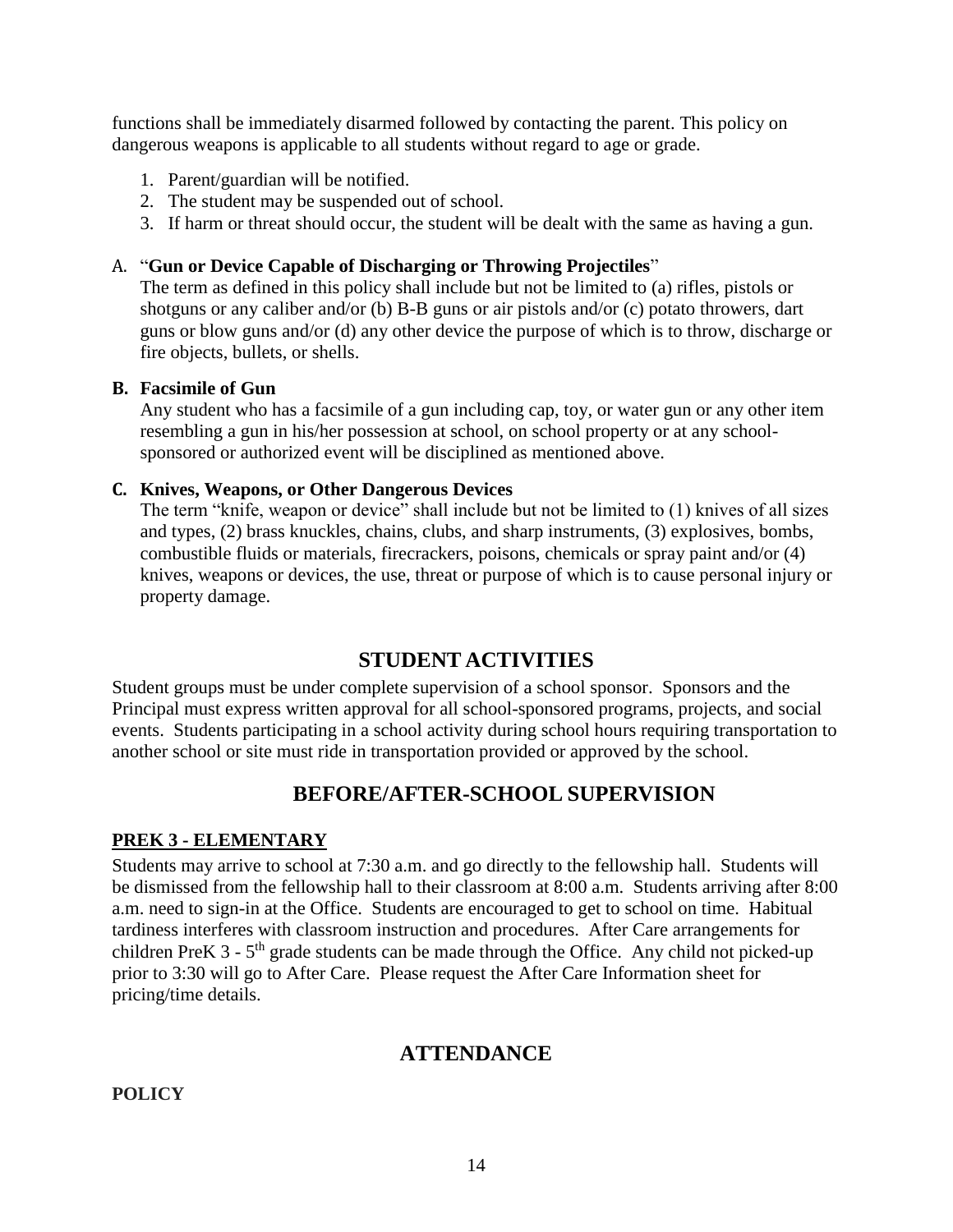The official record of attendance will be kept by the principal. Students must be present a minimum of two hours to receive half-day credit, and a minimum of four hours to receive fullday credit. (This can affect early dismissals as well as tardies.)

Students will be allowed ten (10) absences per school year that may be excused, unexcused, or a combination of both. Any student who exceeds ten absences may be required to repeat a grade. Every absence in excess of ten must be excused.

Excused absences are defined as:

- Doctor's visit, accompanied by a note from a non-related physician
- Serious, chronic, or extended illness verified by a doctor's statement within three (3) days of student's return to school
- Death in the immediate family
- Extreme hardships at the discretion of the administrator

Students will have up to one week from the date of return to class to make up assignments, quizzes, tests, etc. when the absence is excused. All parent notes, regardless of reason, count against the 10 day absence guideline. Always bring a doctor's note, if applicable. Students must check in with the attendance clerk if he/she arrives after the start of class. A tardy pass will be issued for entrance to a class. Always turn in excuse notes within three days of returning to school.

#### **PRE-ARRANGED ABSENCES**

Many times students know they are going to be absent due to family trips or personal enrichment. Prior to the absence, the parent/guardian should communicate in writing the reason for the absence, the date of the absence and contact numbers, and a parent signature.

**Note** - A pre-arranged absence still counts as an unexcused absence (unless otherwise deemed "excused" by the administration), but it does allow the student to make up work and tests.

# **DRESS CODE**

CVCA's dress code is based upon the following goals and principles:

- **A Proper Sense of Pride**—As individuals uniquely created in God's own image, Students should take pride in their appearance, fostering a "dress for success" mentality pleasing to God and man.
- **Modesty**—More than the length of a skirt or cut of a blouse, modesty is ultimately an issue of the heart. All members of the CVCA family, including parents, are asked to avoid immodesty both in terms of under-dressing (too short, low cut, tight, transparent, etc.) as well as overdressing ("look at me" apparel, accessories, or jewelry).

#### **General Dress Code**

Saggy/baggy pants or jeans are not tolerated. Jeans or pants with over-sized pockets are not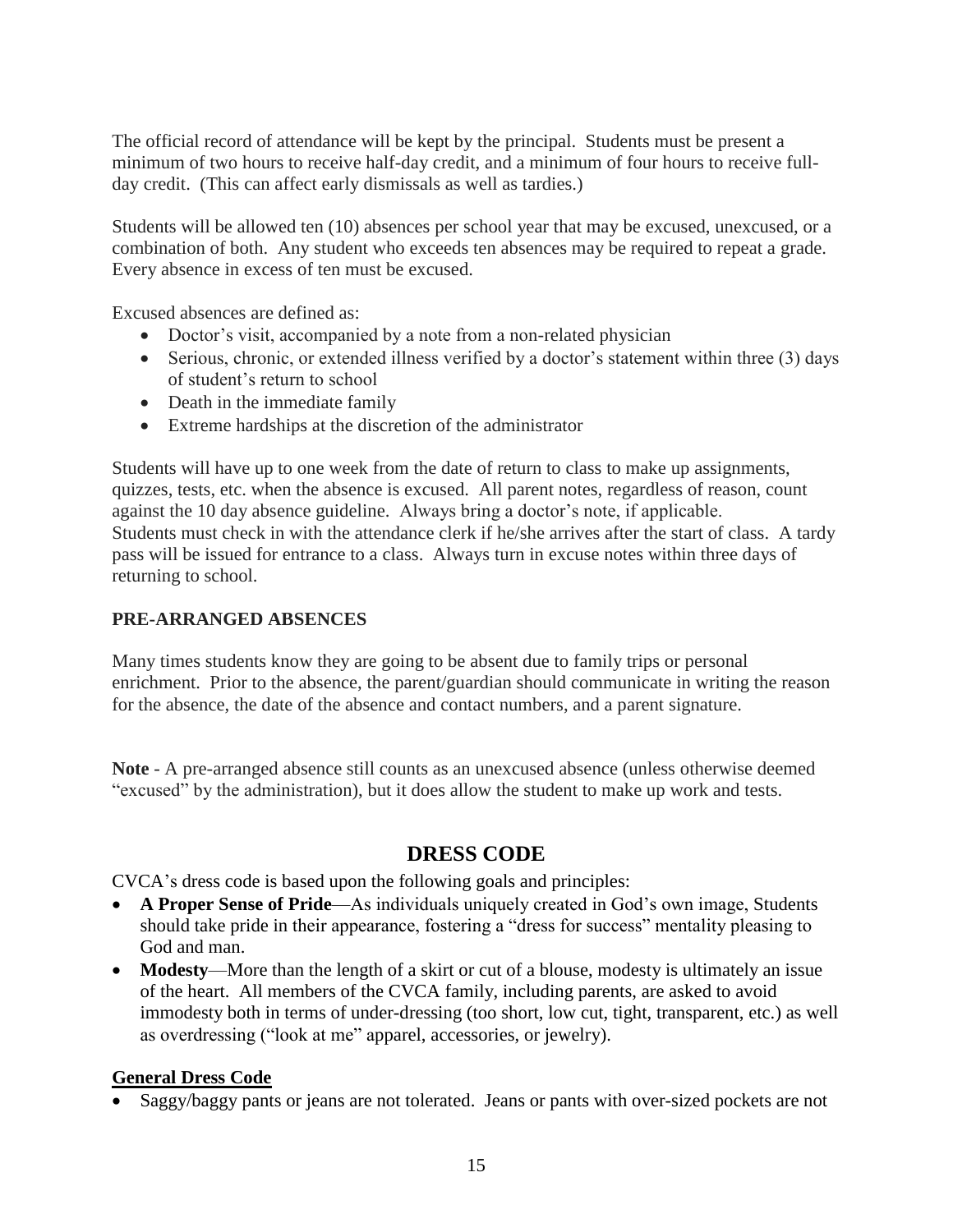permitted. Pants with rips, tears, or cut-off edges are not permitted.

- Chains are not permitted.
- Hair must be neat, clean and well groomed.
- No extreme haircuts, distracting styles, sculpted designs or colors different from natural tones will be allowed.
- Head coverings, caps, and hats are not allowed in the classrooms.
- Boys are not allowed to wear earrings.
- Visible body piercing (except for girls' pierced ears) and visible permanent or temporary tattoos are not permitted.
- No beach sandals, "flip-flops," plastic shower shoes, house shoes, slippers, or shoes with wheels.

# **FAMILY ACKNOWLEDGMENT**

Receipt of Handbook signifies agreement that CVCA shall have complete discretion in all educational matters including, but not limited to, curriculum offerings, class and teacher assignments, and the assessment of student and teacher performance.

Receipt of Handbook signifies agreement that CVCA shall have the right to decline enrollment or re-enrollment of any student or to suspend or dismiss any student at its discretion and for any cause deemed sufficient by the school. I acknowledge that a positive and constructive working relationship between the school and a student's parent(s)/guardian is essential to the fulfillment of the school's educational purpose. Thus, the school reserves the right to (at the school's discretion) dismiss a student or not to extend the privilege of re-enrollment to a student if the school reasonably concludes that the actions of a parent(s)/guardian make such a positive and constructive relationship impossible or otherwise seriously interfere with the school's accomplishment of its educational purpose.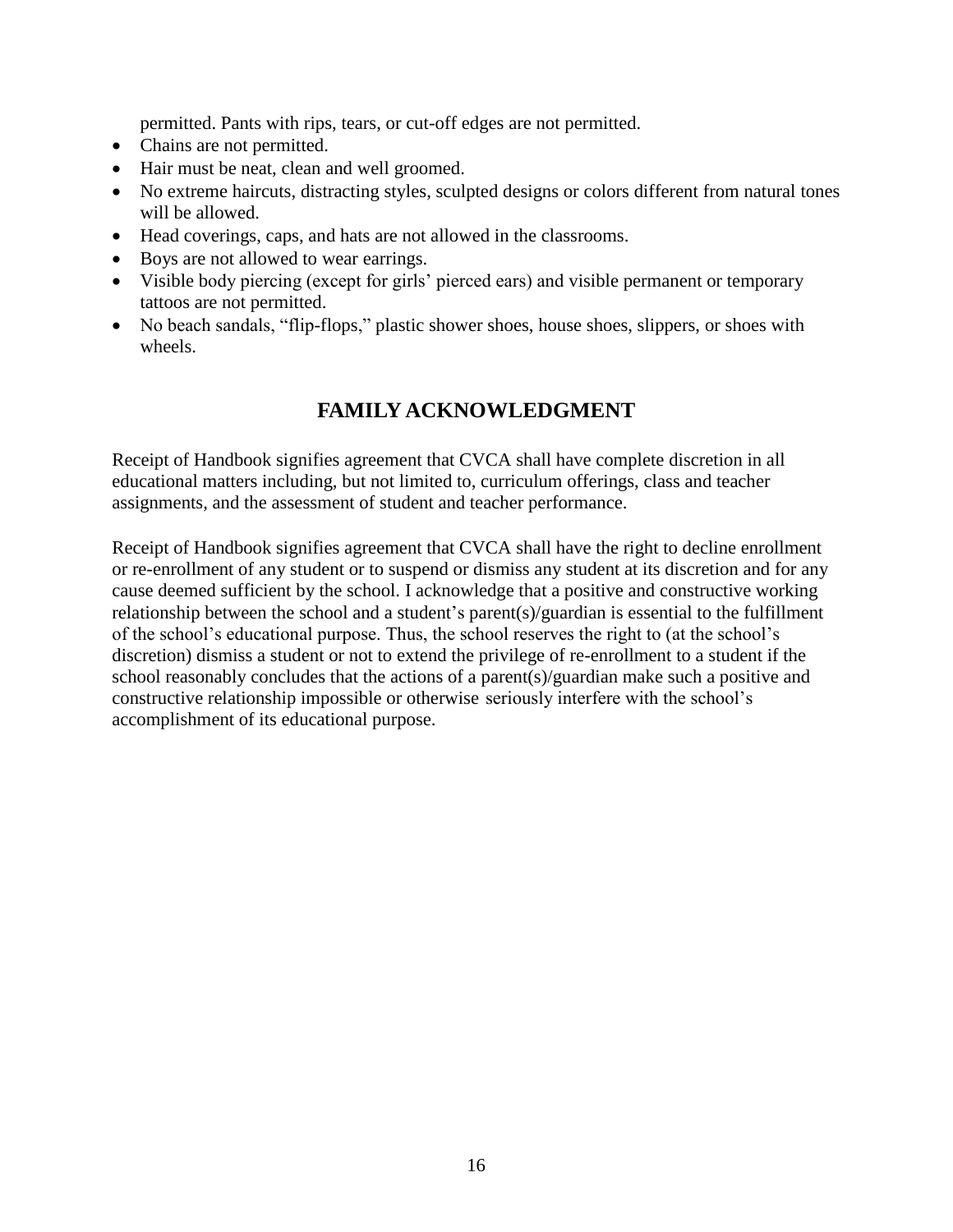## **Appendix**

## **Exhibit A -** Grievance Policy Form

| <b>Complainant Name:</b> |                     |
|--------------------------|---------------------|
| Teacher:                 | Student:            |
| Date of Occurrence:      | Time of Occurrence: |

Describe the occurrence/complaint. What happened?

Who else witnessed the occurrence?

Why did this happen?

What could have been done to avoid the occurrence?

Complainant signature: \_\_\_\_\_\_\_\_\_\_\_\_\_\_\_\_\_\_\_\_\_\_\_\_\_\_\_\_\_\_\_\_\_\_\_\_\_\_\_\_

Date**: \_\_\_\_\_\_\_\_\_\_\_\_\_\_\_\_\_\_\_\_\_\_\_\_\_\_\_\_\_\_\_\_\_\_\_\_\_\_\_\_\_\_\_\_\_\_\_\_\_\_\_\_\_\_**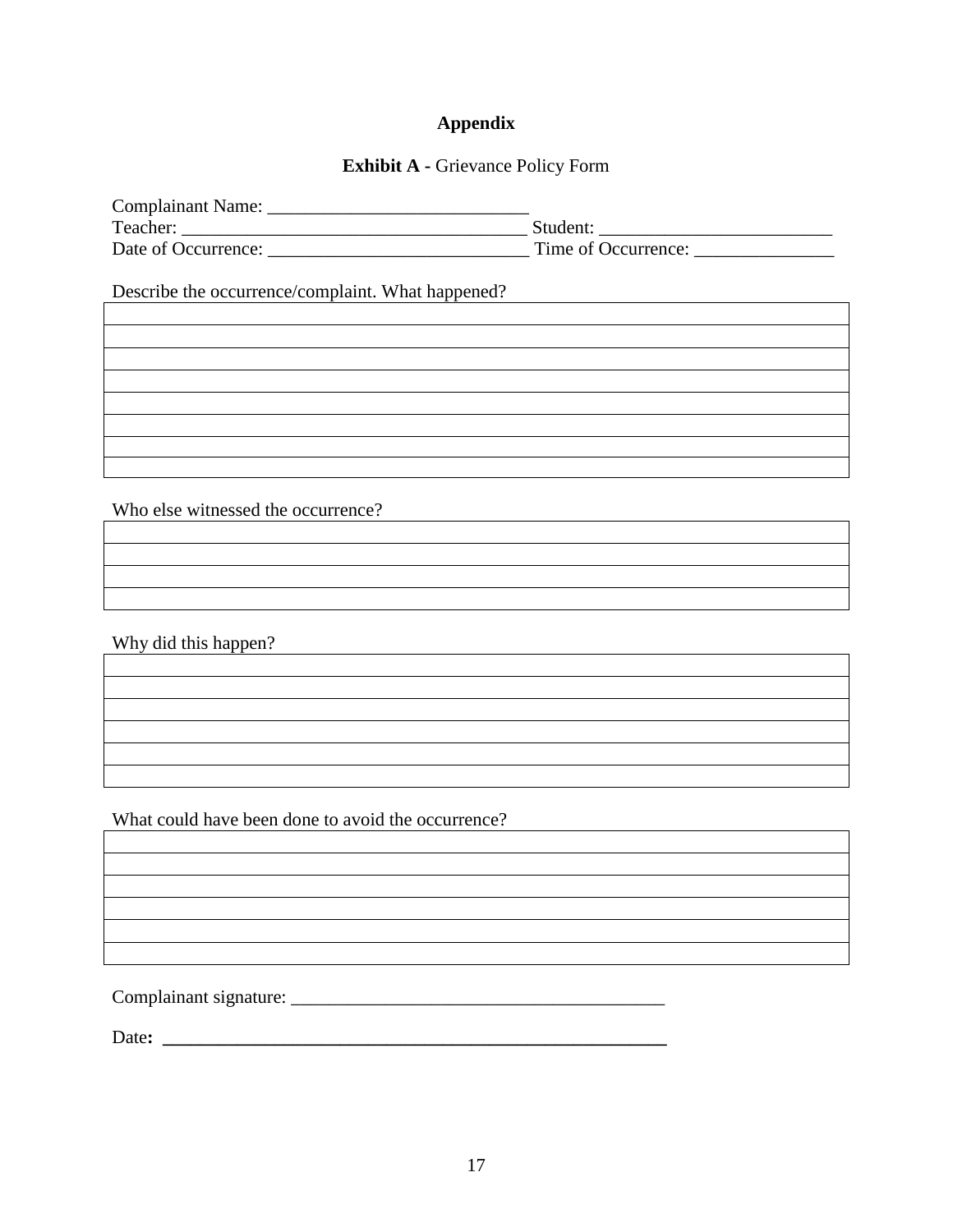**Exhibit B** – Contagious Symptoms, Illness or Injury Policy

**When is my child too sick for school? Your child is too ill to go to school if he or she has any of these signs:** 

- **Has a temperature** above 100 degrees F. Your child needs to be fever free for 24 hours (without fever reducing medicine) before returning to school.
- **Seems very tired** and needs bed rest (these are common flu symptoms)
- **Two loose bowel movements:** even if there are no other signs of illness. **Exception:** This may occasionally be caused by new foods a child has eaten. Contact the administration to let him/her know about any non-medical reasons for the loose bowel movements.
- **Vomiting:** Any vomiting is a reason to send a child home or keep a child home. **Exception:** Sometimes children "spit up" due to coughing, sensitive stomach, etc. - this is not vomiting. Motion sickness (from use of play equipment or riding in a car or other vehicle) that goes away after motion stops would not be a reason to send a child home or keep a child home.
- **Has a cough** that disrupts normal activity or causes child to become short of breath or start wheezing.
- **Has distracting pain** from earache, headache, sore throat or recent injury
- **Has yellow or green drainage** from eye or eyes.
- **Breaks out in a rash**. Not all rashes require that a child stay home, so check with your child's doctor.
- **Contagious disease** A contagious disease is one that can be spread by close contact with a person or object. Examples are: chickenpox, flu, vomiting, diarrhea, colds, strep throat and "pinkeye." A disease may be contagious before the child shows signs of illness. It is very hard to prevent the spread of some germs, especially in a school classroom. Good hand washing will help prevent the spread of germs.

If your child has **a contagious disease,** ask your doctor when he may return to school and obtain a doctor's note. For example, children who have active chickenpox should not return to school until all the lesions are dried and crusted. Children with strep throat should be on antibiotics for 24 hours and feeling well enough to concentrate.

#### **Remember**

School is a child's work. It is important for normal development. If your child is absent often, it may be harder to keep up with the class. It is important your child does not miss more than a few days of school a year due to illness. **Ask your doctor** if you are not sure about keeping your child home. If you have any questions, be sure to ask your doctor or nurse.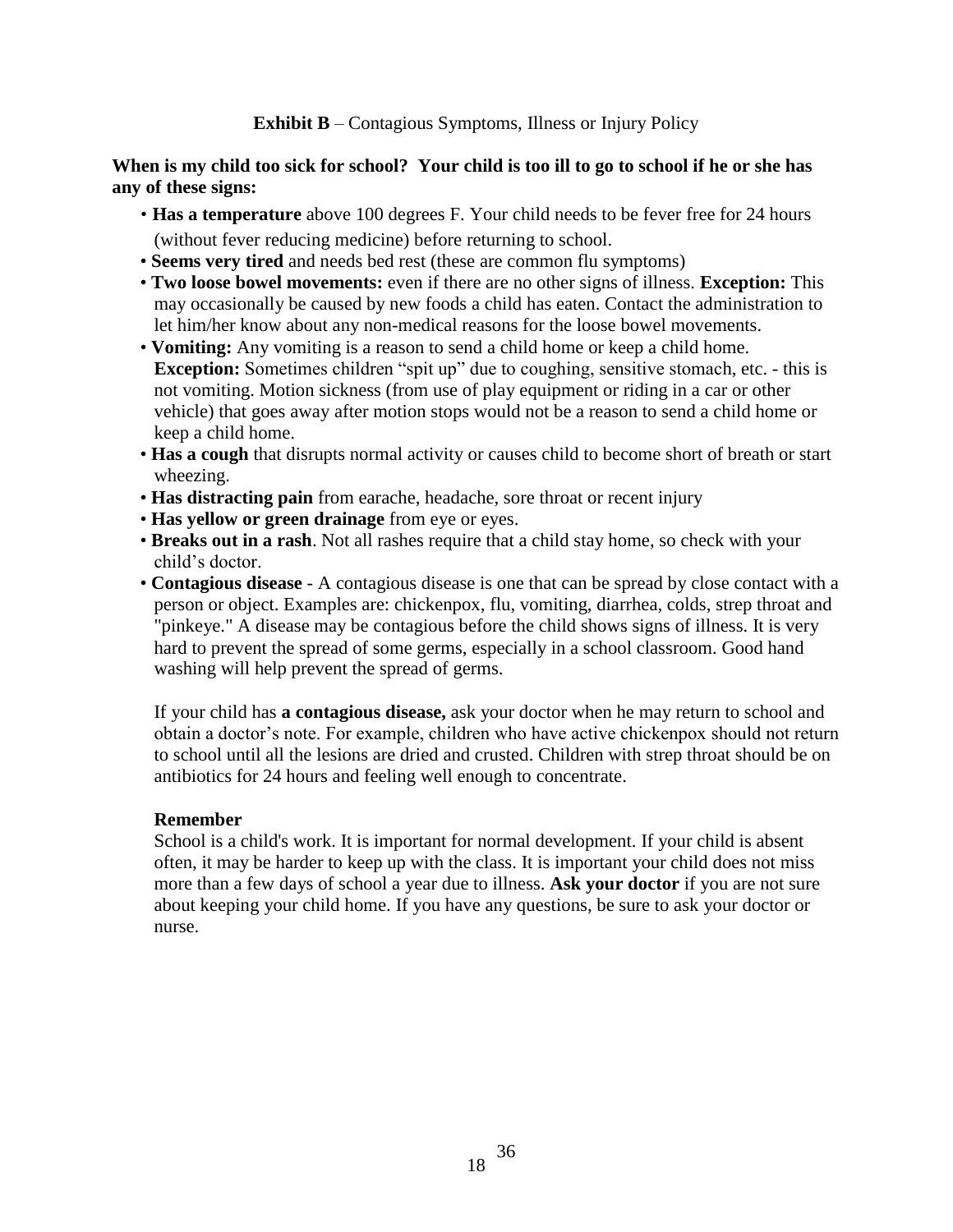#### **Exhibit C** - Parental Authorization to Administer Medicine

I am the parent with legal custody or the legal guardian of \_\_\_\_\_\_\_\_\_\_\_\_\_\_\_\_\_\_\_\_\_\_\_\_\_\_\_\_\_\_\_\_\_\_\_\_, a student attending CVCA. This student requires medication at intervals during the school day.

I hereby give my consent and authorize the school representative to:

\_\_\_\_\_\_\_\_\_\_ Administer \_\_\_\_\_\_\_\_\_\_\_\_\_\_\_\_\_\_\_\_\_\_\_\_\_\_\_\_\_\_\_\_\_\_\_\_, a filled (Name of Medicine \_\_\_\_\_\_\_\_\_\_\_\_\_\_\_\_\_\_\_\_\_\_\_\_\_\_\_\_\_\_\_\_\_) prescription, which I am hereby supplying you, in accordance with the written instruction of the physician prescribing the medicine, which is attached hereto.

-OR-

\_\_\_\_\_\_\_\_\_\_\_\_\_\_\_\_\_\_\_\_\_\_\_\_\_\_\_\_\_\_\_\_\_\_\_\_\_\_\_\_\_\_\_\_\_\_\_\_\_\_\_\_\_\_\_\_\_\_\_\_\_\_\_\_\_\_\_\_\_\_\_\_\_\_\_\_\_\_ \_\_\_\_\_\_\_\_\_\_\_\_\_\_\_\_\_\_\_ \_\_\_\_\_\_\_\_\_\_\_\_\_\_\_\_\_\_\_\_\_\_\_\_\_\_\_\_\_\_\_\_\_\_\_\_\_\_\_\_\_\_\_\_\_\_\_\_\_\_\_\_\_\_\_\_\_\_

\_\_\_\_\_\_\_\_\_\_Administer \_\_\_\_\_\_\_\_\_\_\_\_\_\_\_\_\_\_\_\_\_\_\_\_\_\_\_\_\_\_\_\_\_\_\_\_, an over- (Name of Medicine) the-counter medication, which I am hereby supplying you, in accordance with the following written instructions for administering to my child:

I understand that the CVCA Board or the employees of CVCA shall not be liable to the student or the student's parent or guardian for civil damages for any personal injuries to the student which result from acts or omissions of school employees in administering the medicine I have hereby authorized.

Parent with Legal Custody or Guardian

Dated this day of 20

\_\_\_\_\_\_\_\_\_\_\_\_\_\_\_\_\_\_\_\_\_\_\_\_\_\_\_\_\_\_\_\_\_\_\_\_\_\_\_\_\_\_\_\_\_\_\_\_\_\_\_\_\_